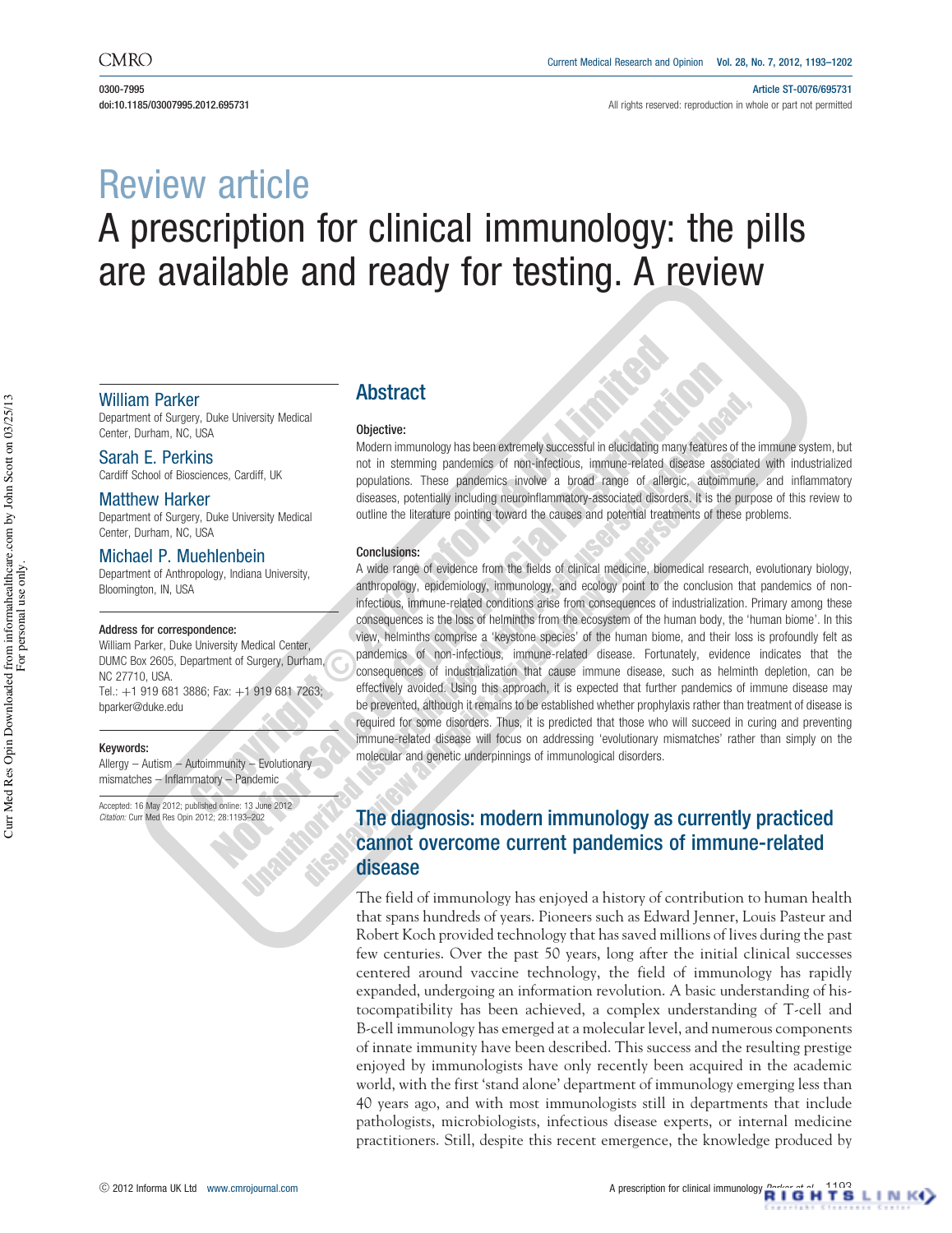immunologists has been extensive, with more than 100 journals now devoted either in part or in total to the field of immunology, publishing a total of more than 18,000 articles in 2010 alone.

Paradoxically, while knowledge in the field of immunology has profoundly expanded, diseases related to an over-reactive immune system have also profoundly increased in industrialized society<sup>1</sup>. Industrialized populations are faced with a barrage of pandemics related to immunological hypersensitivity. These non-infectious, immune-related conditions are not found in pre-industrial populations and not simply due to an increased surveillance for such conditions<sup>1,2</sup>, and may be divided roughly into three categories: (1) Allergies, which affect as much as 50% of the industrialized human population. The list of antigens recognized by allergic reactions is extensive, and includes metals, plant pollen, and antigens from numerous foods; (2) Autoimmune diseases, which affect almost 10% of the industrialized human population. The list of autoimmune diseases is extensive and includes lupus, multiple sclerosis, Graves' disease, and type 1 diabetes, among others; (3) 'Inflammatory conditions' that affect millions. These include eczema and various diseases of the digestive tract such as Crohn's colitis and appendicitis. Unfortunately, a wide range of disorders that affect human cognition are also likely manifestations of immune dysregulation and hypersensitivity. For example, chronic fatigue syndrome<sup>3</sup> and depression<sup>4</sup> may be morbidities that result from chronic inflammation, whereas autism may result from inflammation early in development $5,6$ . The potential connection between immune dysregulation and a wide range of other cognitive problems is gaining wider appreciation, being one of the primary foci of the Psychoneuroimmunology Research Society and their journal, Brain, Behavior, and Immunity. This may constitute a fourth class of disease that is affected by immune system dysregulation or immune hypersensitivity. These four classes of diseases, taken as a whole, have at their core a pathologically over-reactive immune system, and thus the diseases in these classes can be termed hyperimmune-associated diseases.

Curr Med Res Opin Downloaded from informahealthcare.com by John Scott on 03/25/13 For personal use only.

Curr Med Res Opin Downloaded from informahealthcare.com by John Scott on 03/25/13<br>For personal use only.

The concomitant successes in basic immunological science and the apparent lack of progress of clinical immunology to deal with pandemics of hyperimmune-associated disease may seem disheartening. Here we describe a view that considers the evolutionary biology of modern Homo sapiens, taking into account the epidemiology of noninfectious disease and the idea that the human body is itself an ecosystem, termed the 'human biome'. This evolutionary and ecological view is not only encouraging, but points toward an approach to rapidly resolve pandemics of immune-related disease that plague industrialized human populations. This perspective is independent of the latest discovery or trend in immune cell signaling, and it even suggests that future discoveries concerning the molecular

details of the immune system (or a lack of such discoveries) will not affect clinical progress. The molecular details of a process need not provide insight toward a clinical solution, but are probably well described as costly and time consuming ventures that do not typically lead to a clinical solution. The first cytokine was discovered less than 50 years  $ago<sup>7</sup>$ , at the beginning of the current golden age of expansion of knowledge in immunological science and at a time when allergies and autoimmune diseases were just beginning to attract increased attention. Neither Jenner, Pasteur, nor Koch ever heard the word 'cytokine', yet their contributions were far-reaching. Here we argue that such advances in immunology can be accomplished today. To accomplish such, a radical new approach, one enlightened by evolutionary biology, ecology, and anthropology, is necessary.

### Evolutionary mismatches

Today, 'evolutionary mismatches' are the ultimate causes of many of the diseases affecting industrialized countries $8-14$ . The basic idea of 'evolutionary mismatch' is that there is an incongruity between our genetics, which evolved in the distant past (our own species, anatomically modern Homo sapiens, having likely emerged around 200,000 years ago), and the present environments in which we find ourselves today, particularly in industrialized populations. In the most well-known example, the relatively low demand for exercise and the relatively high abundance of food in many populations are inconsistent with the conditions in which our species evolved. This mismatch has led to pandemics of obesity, cardiovascular disease, type 2 diabetes, and associated morbidities. That is, modern human health is dependent on a certain amount of dietary restraint and exercise, and without these factors, we are susceptible to disease. Similar considerations apply to the immune system; the question can be asked, 'What factors have been lost in modern industrialized populations that may be responsible for contributing to the increasing incidence of immune-related diseases?' Fortunately, just as diet and exercise regimens reliably compensate for evolutionary mismatches affecting the cardiovascular system, available evidence indicates that immune problems resulting from evolutionary mismatches could be readily alleviated. Indeed, studies in human and nonhuman animal models indicate strongly that those evolutionary mismatches that leave the immune system both unstable and over-reactive can be circumvented. The design of such therapy requires only an understanding of the requirements imposed by evolutionary history and ecology of the human biome.

The fundamental building blocks of the immune system found in extant mammals are relatively ancient and conserved, with components of acquired (adaptive, inducible)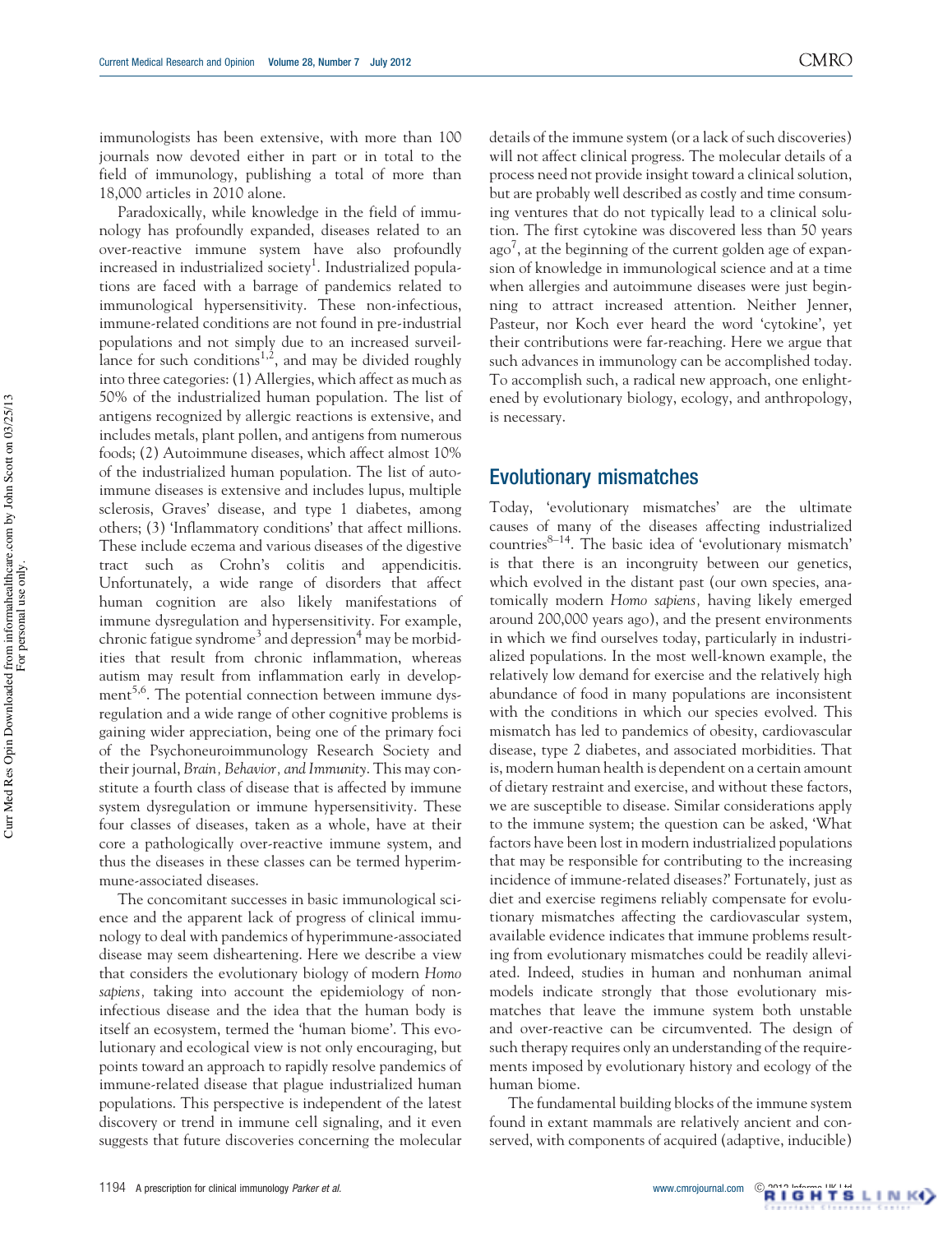immunity likely first evolving more than 400 million years ago with the emergence of jawed vertebrates $15,16$ . As an apparent consequence of this long history of natural selection, the immune system seems to be quite well adapted, with mammals in general experiencing no known widespread pandemics of allergies, autoimmune diseases, or inflammatory related diseases. The only exception to this appears to be industrialized human populations and, to a lesser extent, some of the domesticated animals associated with those populations<sup>17</sup>. It is this observation that should drive the key questions in the field of immunology and provide the insight necessary to solve the problem of hyperimmune-associated pandemics.

# Evolutionary mismatches affecting the immune system

Evolutionary mismatches that destabilize the immune system are readily identified; any factor that is associated with a wide range of allergic, autoimmune and inflammatory disease is a likely candidate. Although several factors, including chronic stress, deprivation from breastfeeding, and vitamin D deficiency (discussed below) meet these criteria, the most profound loss felt by the immune system in industrialized human populations is probably due to the introduction of sanitary practices aimed at preventing infectious disease. Sewer systems, water treatment facilities, routine use of toilets and hand hygiene have virtually eliminated helminths (intestinal cestode, trematode and nematode worms) from modern industrialized populations by disrupting their reproductive cycle. A large body of evidence indicates that the removal of these species from the human biome over the course of several decades in modern industrialized populations underpins a variety of pandemics of immune-related disease.

The weight of evidence supporting the assertion that a loss of helminths is the primary factor facilitating noninfectious pandemics of immune-related disease comes from both human and nonhuman animal models $18-20$ , and is overwhelming. First, helminths provide a wide range of molecules which directly interact with and down-regulate immune functions<sup>18</sup>, and also provide stimulation of regulatory networks or feedback inhibition<sup>21</sup>. Second, at least a 100 million years of coevolution have ensured that the association between helminth and host is necessary for both parties<sup>22</sup>. Not only are helminths dependent on the host for survival, but the vertebrate host is dependent on the immune regulation provided by these species. Third, direct observations on humans immigrating from pre- to post-industrial countries demonstrates that removing helminths effectively shifts the human immune system to a dramatically altered state consistent with that found in Western populations<sup>23</sup>, complete with susceptibility to allergies and autoimmune disease<sup>2</sup>.

Fourth, epidemiologic studies inversely correlate allergic, autoimmune, and inflammatory disease with the presence of helminths and positively correlate those same diseases with the presence of modern sanitation practices which eliminate those helminths<sup>22</sup>. In this manner, practices of industrialized culture aimed at reducing infectious disease have apparently created the single most potent element destabilizing the immune system in hundreds of millions of humans<sup>24,25</sup>. We have termed this element 'biome depletion', indicating a state where 'keystone species'<sup>22</sup>, which play a central role in the ecology of the human biome, have been removed. It is likely that biome depletion in industrialized populations is exacerbated by assaults on the microbiome due to heavy antibiotic use and even changes in parturition and breast feeding<sup>26–30</sup>. Unfortunately, the elements of a vicious cycle are in place, since immune hypersensitivity due to loss of helminths enhances the tendency of the immune system to interact adversely to a normal microbiome, and alteration of a normal microbiome by aberrant immune activity is likely to further destabilize the immune system.

Perhaps the most compelling evidence that the loss of helminths lead to allergic and autoimmune disease is the fact that some such diseases can be averted with the reintroduction of helminths, with the vast majority of experiments being conducted in nonhuman animal  $\text{models}^{25,31-33}$ . One of the most widely appreciated examples is colonization with Heligmosomoides polygyrus, a roundworm commonly found in the small intestine of a variety of rodent species. This helminth effectively averts or treats experimentally induced colitis, experimentally induced allergy, and type 1 diabetes in rodent hosts $34-36$ . Similarly, colonization with another roundworm Nippostrongylus brasiliensis, alleviates experimentally induced allergy in rodents<sup>37</sup>. In addition, accidental helminth colonization of humans apparently halts the progression of multiple sclerosis<sup>20</sup>. Further, two clinical trials have demonstrated that exposure to a porcine helminth, Trichuris suis, effectively treats some patients with inflammatory bowel disease previously untreatable with modern pharmaceuticals<sup>38</sup>.

Reduced production of vitamin D represents a second evolutionary mismatch as a result of our predominantly indoor working environment. Decreased exposure to ultraviolet radiation reduces production of vitamin D, and it has become clear that a wide range of immune-related diseases, including allergies and a variety of autoimmune diseases, are associated with low vitamin D levels. Vitamin D deficiency has become epidemic in many modern industrialized societies, with about a quarter of the population being deficient<sup>39</sup>. Vitamin D not only serves as a critical cytokine and is required for proper function of the immune system, but plays a strong role in metabolism $40$ . Given the close connection between immunity and metabolism<sup>41</sup>, it seems highly likely that destabilization of one system will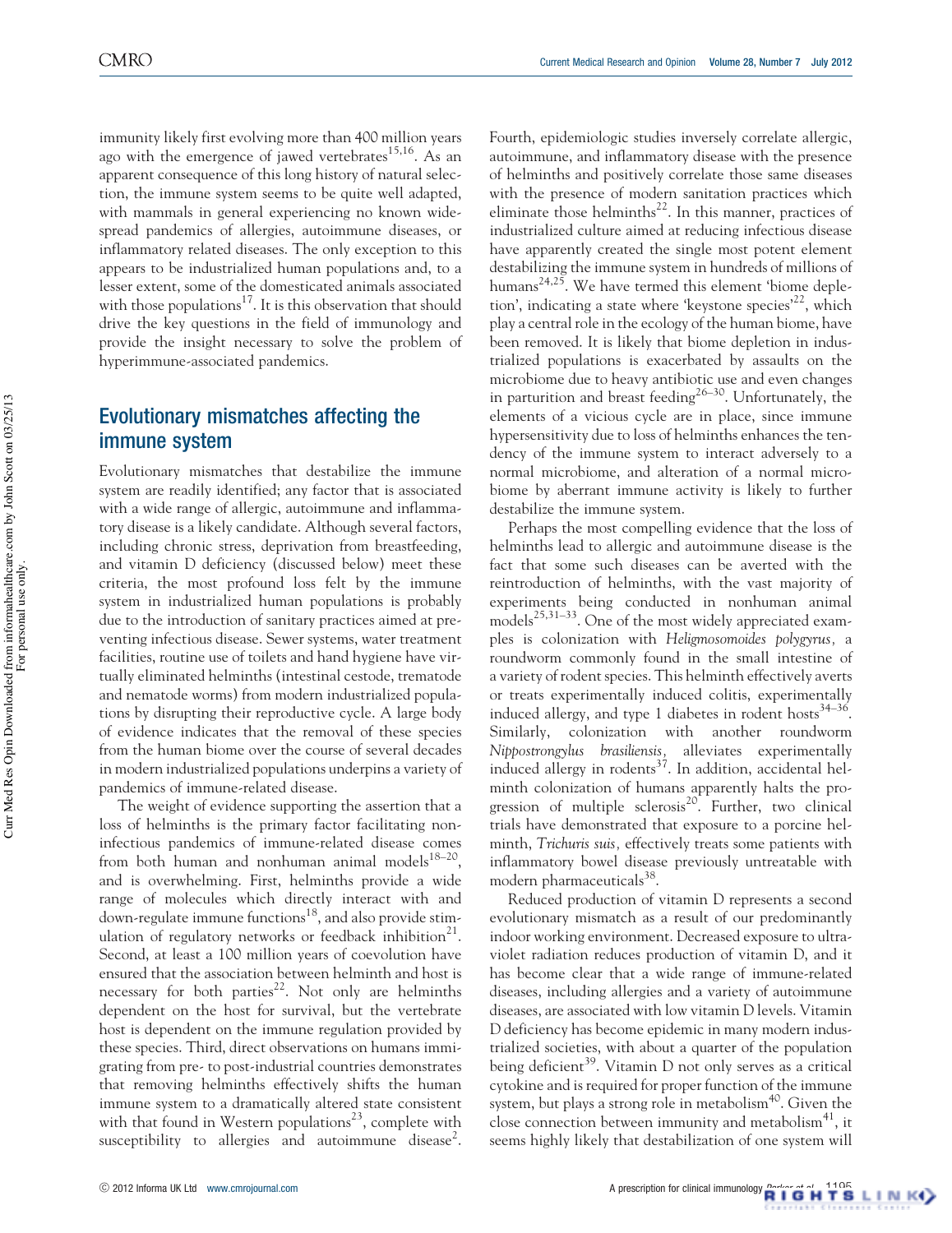

Figure 1. The etiology of biome depletion associated pandemics, stratified according to therapeutic potential. The cultural factors which initially lead to disease are considered necessary and are not under consideration for modification (pre-therapeutic zone). In contrast, the consequences of these factors are treatable or even altogether avoidable (optimum therapeutic zone). If those consequences are not averted, a complex dysregulation occurs which is extremely difficult to treat (post-optimal therapeutic zone). This dysregulation involves (a) variety of factors that are genetic and/or environmental and difficult or impossible to avoid (underlined text in light-colored boxes), (b) various systems of the body, including the immune system and metabolism (darkest colored boxes in the post-optimal therapeutic zone), and (c) a wide range of pathology (white boxes). Although the stratification presented in the diagram is complete, the components within the three strata are representative of a larger picture. For example, factors such as the Western diet and chronic psychological stress which undoubtedly contribute to pathology are not included.

adversely affect the other (Figure 1). Not only might chronic immune activation due to hyperimmuneassociated disease utilize resources normally allocated to metabolism, but aberrant metabolism may lead to oxidative stress and/or the buildup of toxins, which may be immunostimulatory. It is likely beneficial that the human biome temporarily diverts resources from metabolism to immunity in times of infection, although chronic diversion of such resources may spell disaster.

## What does a 'normal' immune system look like?

The concept of 'normalcy' is often a relative one. However, for the field of clinical immunology, at least one aspect of normalcy is relatively straight forward in the minds of the clinicians and the patients they treat; the normal immune system does not react to harmless components of the environment or to self antigens in a manner that leads to disease, and it does not have a high propensity for such reactions. In other words, a clinical definition of 'normal' involves freedom from hyperimmune-associated diseases and freedom from a high risk for those diseases. For patients, clinicians and biomedical researchers alike, the concept of normal equates to healthy and is opposed to abnormal that relates to diseased or prone to disease. This view is imbedded in the field of medicine and is inescapable. Clinicians routinely use a variety of synonyms for abnormal, including aberrant, dysregulated, dysplasia, pathology, disorder, mutation, and impaired. In stark contrast, the concept of normal versus abnormal does not exist in evolutionary biology. Any given state at any given time, whether it results in disease or health, is part of the natural process, and thus cannot be described as abnormal.

Perhaps the easiest way to move forward in the multidisciplinary field of evolutionary medicine is to establish that different fields have different definitions, and that those definitions are useful for those fields. As long as terms are clearly defined, any lack of progress due to miscommunication should be minimized. With that in mind, for the purposes of this manuscript, we will view the 'normal' state of the immune system as that which effectively mounts beneficial immune responses but is free from hyperimmune-associated diseases, and free from a propensity for such diseases. This is indeed the state which patients, clinicians, and biomedical researchers seek to establish and maintain.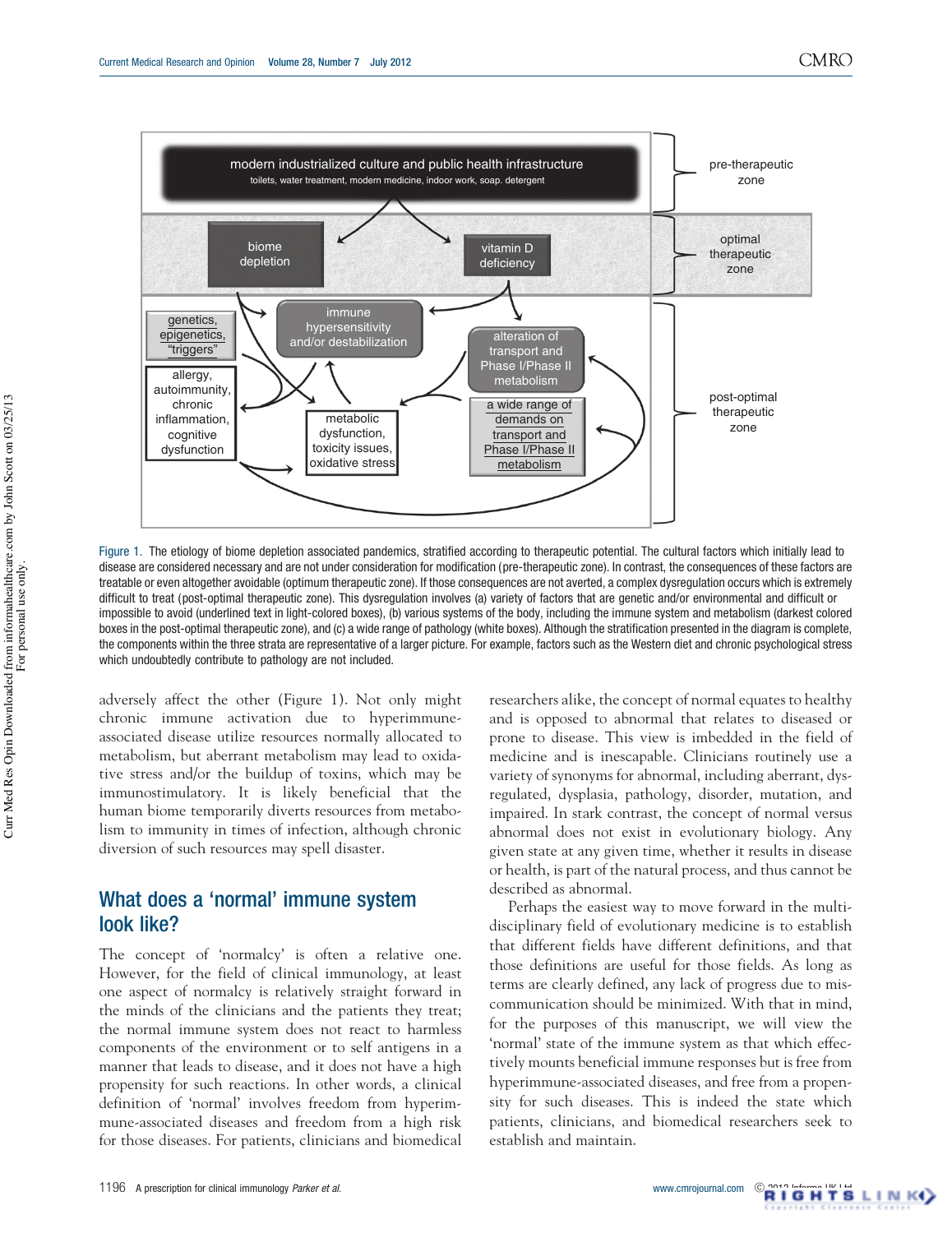Unfortunately, clinicians and biomedical researchers alike often view the immune system of an individual in an industrialized population as normal if that system is free of disease. This viewpoint is problematic from a clinical perspective, since such individuals are glaring examples of evolutionary mismatches, being devoid of helminths and often lacking adequate vitamin D. Epidemiology indicates that even if these mismatched individuals have avoided immune-related disease for a time, they are still susceptible throughout their lifetime. Most importantly, classifying these individuals as 'normal' makes it virtually impossible to devise a cure for those individuals who have hyperimmune-associated disease. Thus, although the clinician and the biomedical researcher alike would like to have a normal standard that is both free of hyperimmune-associated disease and free of high risk for such disease, they instead have defined as normal a system that is at high risk for disease. We argue that the actual definition of 'normal' that should be sought by clinicians and biomedical researchers is a state where the consequences of evolutionary mismatches that lead to hyperimmune-associated diseases and the propensity for those diseases are avoided.

The immune systems of non-industrialized, developing populations have been studied<sup>23</sup>. Some of these populations may be described, in part, as living predominately without some of the evolutionary mismatches described above. Compared to many of those in modern industrialized societies, these individuals have a relatively low prevalence of allergy and autoimmunity, high IgE levels, high numbers of eosinophils, higher numbers of cytotoxic T-cells but lower numbers of helper T-cells, increased  $HLA-DR<sup>+</sup>$  cells in all examined T-cell subsets, a decreased proportion of naive  $CD4+$  cells, an increased proportion of CD4+ memory cells, and decreased delayed-type skin hypersensitivity. Immune cells from these individuals demonstrate relatively reduced levels of transmembrane signaling and have reduced proliferation to recall antigen stimulation<sup>23</sup>. In the current medical literature, the immune systems of these individuals are termed aberrant, with impaired immune function. We argue that the normal or healthy state of the immune system sought by clinicians and biomedical researchers is actually found in the diseasefree inhabitants of a pre-industrial, developing populations, not in the disease-free inhabitants of most industrialized societies. The former have a biome sufficient to induce development and maintenance of a normal immune system, whereas the latter have no such biome.

# A prescription for immunology: restoration of immune normalcy

Several helminth species have been fine-tuned by hundreds of millions of years of natural selection not to adversely affect a healthy host, and are known to cause few if any symptoms in healthy hosts<sup>20,42,43</sup>. The oldest of these associations is probably that found between the tapeworms (cestodes) and vertebrates. For therapeutic purposes, one of the best candidates in this class for use in humans is the bovine tapeworm (Taenia saginata), which is considered by some as a 'commensal' rather than a parasite<sup>42</sup>. This organism colonizes humans in a self-limiting manner that protects the human host, and can live for more than 20 years. To make this organism readily available for therapy would require systematic utilization of cows as the intermediate hosts, and the means to prepare the cysticercoids found in the bovine tissue for human consumption. Given the lack of technical hurdles facing the accomplishment of this task, the very low risk to healthy humans, and the long lifespan of the organism, this therapy seems feasible. One of the few limitations to such therapy may be that use of the bovine tapeworm will be precluded when defecation in soil where cattle might graze is a possibility, since such activity might pose a risk to the cattle industry. The rat tapeworm (Hymenolepis diminuta) also colonizes humans, and offers the advantages that it can be reared in arthropods and rodents (as intermediate and definitive hosts, respectively), rather than in cows. The rat tapeworm also has the advantage that the adult is only about 20 cm in length, shorter than the bovine worm, which can reach a length of over 5 meters and thus pose some inconvenience when it dies and is expelled from the human host via the anus. In addition, the rat tapeworm can be administered in varying doses, ranging from one to perhaps a dozen or more organisms, whereas the bovine tapeworm is almost invariably a solitary guest, with the presence of one organism precluding the addition of others. These factors might make the rat tapeworm preferable to the bovine tapeworm as a therapeutic for humans. However, the lifespan of the rat tapeworm is only 4–5 years, several-fold shorter than that of the bovine tapeworm. Thus, therapy using rat tapeworms would need to be administered on a more frequent basis than therapy using a bovine tapeworm.

Two other species are known to have few adverse effects on healthy humans when found in low numbers, and have been widely considered for use in biome reconstitution. These are the human hookworm (Necator americanus) and the human whipworm (Trichuris trichiura), which inhabit the small and large intestines, respectively. Neither of these species can be readily transmitted by human-to-human contact, since the eggs of both require incubation periods in the soil before they can colonize another human. This property, and the absence of substantial adverse reactions from these organisms when present in low numbers, distinguish them from the human pinworm (Enterobius vermicularis), which can be easily transmitted by human-to-human contact and which has some unwanted, albeit nonlethal, symptoms.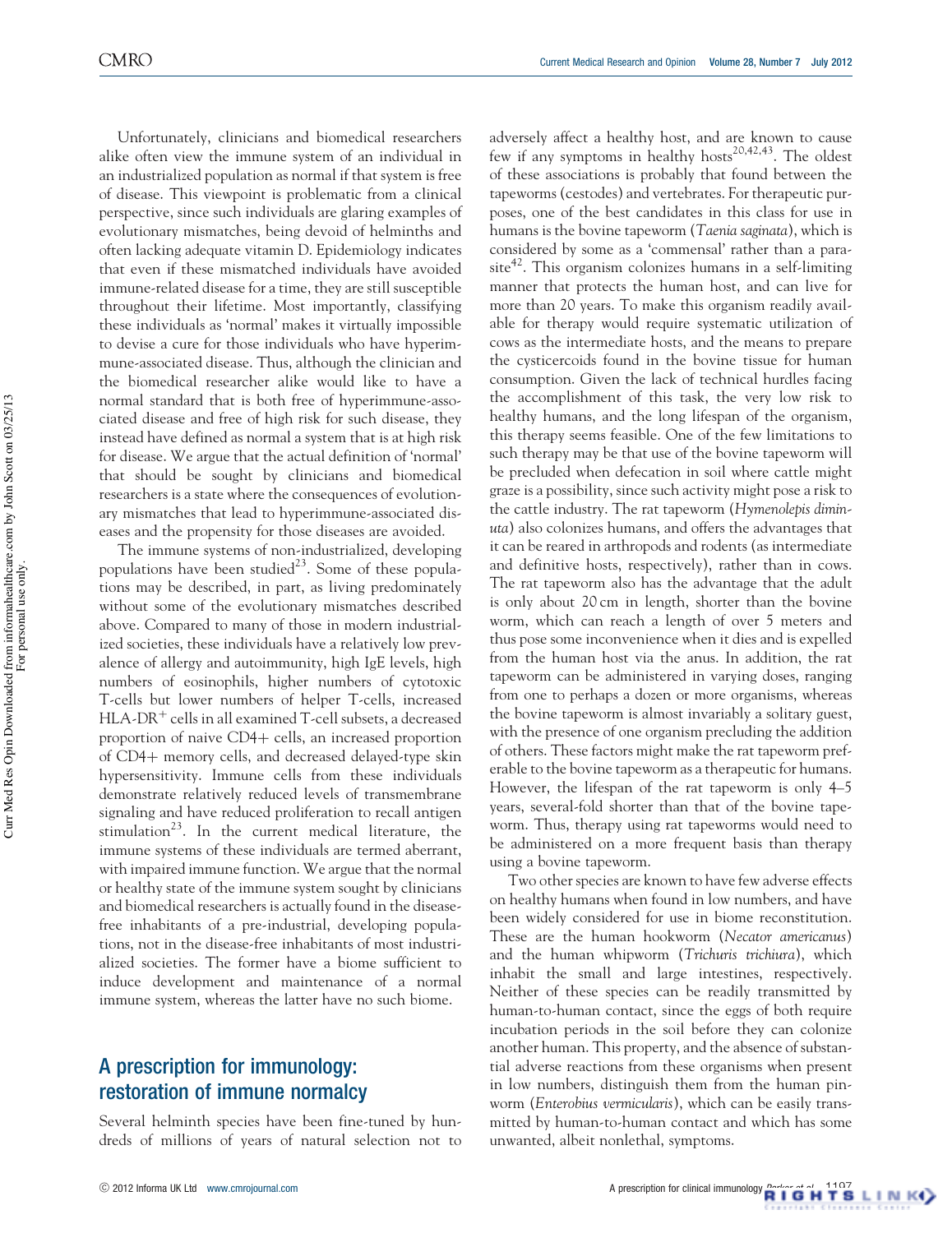Preliminary indications are that hookworm therapy might entail colonization by a few dozen organisms, whereas therapy with whipworms (Trichuris trichiura) might involve hundreds of organisms. Hookworms are delivered cutaneously, with the primary side-effect of some minor soreness in the skin where the organisms are delivered. Whipworms, on the other hand, are delivered orally. Hookworms generally live between 1 and 5 years, similar to the rat tapeworm, whereas the whipworm has a lifespan of 1 year. Widespread use of these organisms for biome reconstitution will require facilities and personnel to accept material from human donors and to prepare the donor material for therapeutic delivery. Importantly, use of these particular organisms will be precluded when defecation in soil is a possibility, since uncontrolled infections can have an adverse effect on human health.

### The risks of biome reconstitution

Curr Med Res Opin Downloaded from informahealthcare.com by John Scott on 03/25/13 For personal use only.

Curr Med Res Opin Downloaded from informahealthcare.com by John Scott on 03/25/13<br>For personal use only.

The potential for biome reconstitution to improve human health and quality of life is vast, with more than 40% of children in the United States currently having chronic illnesses<sup>44</sup>. However, the risks of reconstitution deserve consideration<sup>22</sup>, since substantial morbidity and mortality is incurred, particularly among individuals weakened by malnutrition and dehydration, when uncontrolled infections of pathogenic helminths are encountered in developing countries. The overriding consideration here is that three safety mechanisms must be put in place. First, screening of potential recipients for anemia and malnourishment as well as other conditions that may preclude therapy (e.g., coagulopathy) would be routinely performed prior to therapeutic biome reconstitution. Second, the ability of patients to reliably utilize routine sanitation practices (e.g., toilets) would be ascertained before they can receive at least some forms of biome reconstitution therapy, thus preventing uncontrolled infections and high burdens of helminths. Finally, only those organisms that are not harmful to a healthy host would be utilized in biome reconstitution therapy. In this manner, we have the luxury of selecting controlled colonization with helminths, not pathologic infection. The fact that modern medicine can quickly and effectively remove helminths in the event that therapy is no longer needed adds an additional level of safety of this approach.

### Roadblocks to biome reconstitution

Despite the great theoretical potential of biome reconstitution for human health, the feasibility of the approach, the low risks involved, and the initial successes, some initial trials have failed to deliver a cure for disease. For example, a well known study found that porcine whipworms (Trichuris suis) failed to cure allergies<sup>45</sup>. Similarly, a well known attempt to curtail asthma in humans using the human hookworm met with a lack of any statistically significant effect<sup>46</sup>. These trials have proven understandably discouraging for clinicians and patients, but it is imperative that these results do not undermine further work in this field for two very important reasons. First, it seems highly likely that the trials undertaken to date may not have sufficiently reconstituted the biome. These early experiments have involved only one organism, and a full range of dosage for even that one organism has not been determined. The porcine whipworm, in particular, does not colonize the human, being eliminated within days, and may thus be one of the poorest immune modulators that could be considered. The authors of the study using the human hookworm in asthmatic patients<sup>46</sup> acknowledged that there was a trend toward a positive effect, and that a larger dose might be more effective. To be discouraged at this point in terms of the ongoing research seems extremely premature in light of the vast number of possibilities which might be pursued and the limited number of trials that have been conducted.

**CMRO** 

A second, even more compelling reason not to be discouraged by initial negative results is that these were all efforts at a cure, not at prevention. Biome reconstitution offers a great hope of reversing the primary evolutionary mismatch affecting the human immune system in industrialized populations, and as such it holds great promise for prevention. However, there is no promise of a cure. It remains unknown under what circumstances pathologic immune reactivity might be reversed. Biome reconstitution apparently works as a cure or effective treatment for multiple sclerosis and for inflammatory bowel disease, but whether it might work for other diseases as a cure remains to be seen. Particularly when developmental diseases such as autism are considered, a microgram of prevention may be worth several metric tons of cure. It is thus imperative that very early clinical experiments do not deter an exhaustive, thorough, and efficient examination of the potential for biome reconstitution, both for a cure and for prevention.

An additional issue has emerged which has guided people away from the idea that biome depletion and thus biome reconstitution are important. Unfortunately, when specific triggers that cause disease are identified, the idea that biome depletion is not important is sometimes erroneously embraced. As discussed previously in detail<sup>22</sup>, the central paradigm of biome depletion is that keystone species are lost from the human biome, thereby creating an evolutionary mismatch that makes the immune system prone to mounting pathologic reactions against a wide range of factors. These factors are in fact 'triggers' for disease, and may include food, drugs, common viral and bacterial infections, self antigens, and harmless environmental antigens such as ragweed pollen.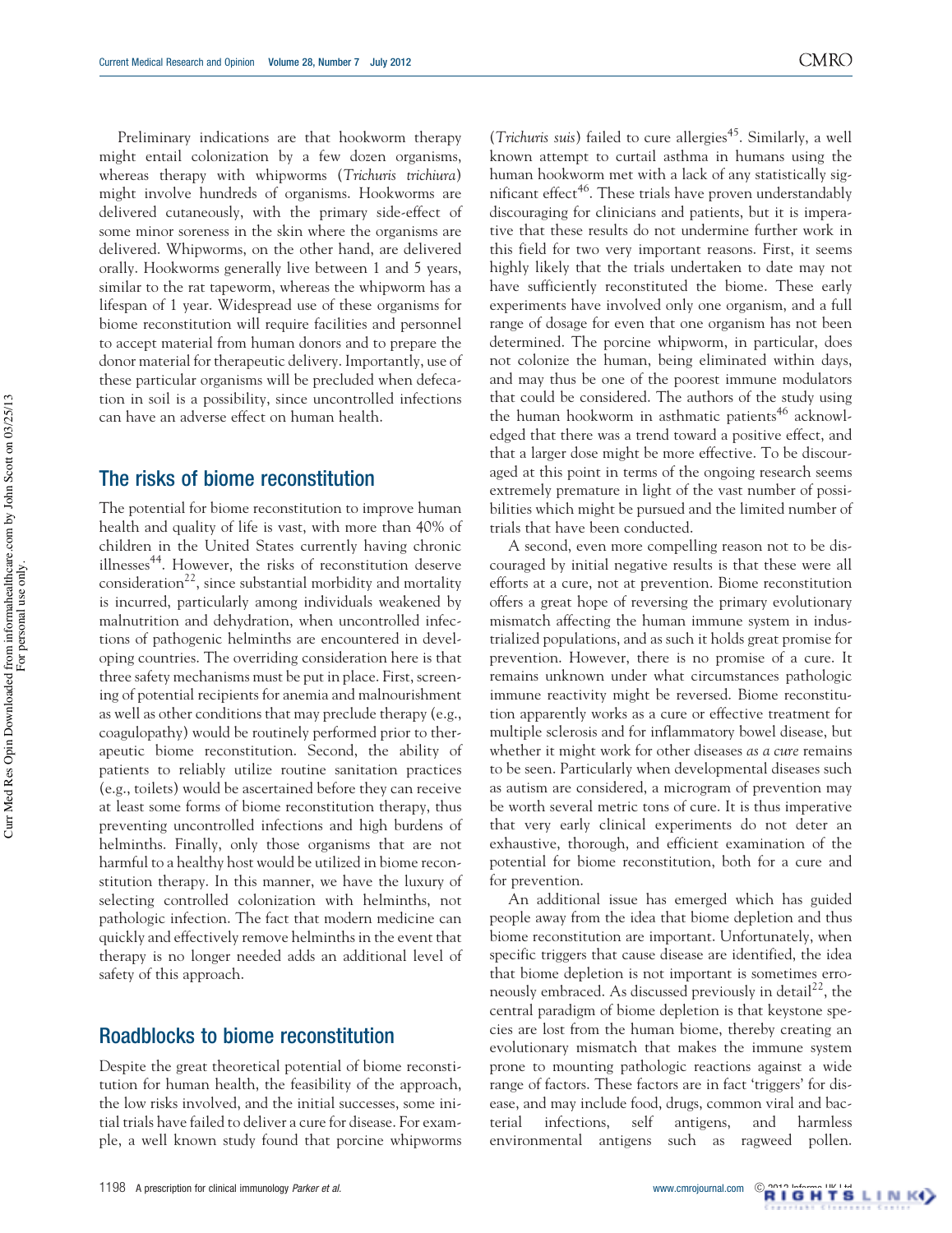Although these factors are indeed triggers, it must be kept in mind that (a) it is biome depletion which rendered the triggers dangerous, and (b) avoidance of all potential triggers is probably a fruitless endeavor and certainly a tiresome task. Thus, in lieu of trying to avoid the vast array of triggers that face industrialized populations, it is expected that biome reconstitution as a means to defuse that vast array be taken as a course of action.

# The current approach versus biome reconstitution

Research in the basic science of immunology has focused long on molecular details associated with immune dysfunction, relying almost exclusively on laboratory and clinical models not reflective of the evolutionary conditions experienced by these species. Clinical science, in turn, has focused largely on (a) genetic and epigenetic factors, (b) persistent and intensive efforts to understand the pathogenesis of disease without understanding that the biome is destabilized by ubiquitous environmental conditions (e.g., depletion of keystone species), (c) intensive efforts to treat symptoms and not the cause, and (d) the existence of certain 'triggers' which, in the face of immune system destabilization, are associated with disease. Such efforts are focused almost exclusively on the 'post-optimal therapeutic zone' described in Figure 1, and result in the chronic and widespread use of pharmaceutical products that have varying degrees of success in alleviating symptoms of disease, but which do not address the underlying causes. Indicative of the widespread nature of this approach, more than 2 billion dollars per year is spent in the United States on prescription and non-prescription medications for allergic rhinitis alone<sup>47</sup>, with about 4% of the population using prescription anti-allergy drugs each  $month<sup>48</sup>$ .

Essentially, modern medical science is trying to stabilize an entire system that is inherently unstable (prone to pathologic over-reactivity) due to evolutionary mismatches. Further, modern science is generally dependent on pharmaceuticals that are directed at a single target or at best a very limited number of targets. The idea that such a limited approach can never recapitulate the multi-faceted activity of helminths has been previously reviewed<sup>22</sup>, and illustrates the shortcoming of the pharmaceutical approach in terms of potential therapeutic targets, immune regulation, drug delivery, and the burden of healthcare costs. Although new discoveries periodically energize the basic science of immunology and drive new trends in research and funding, we argue that the past inability of this approach to halt pandemics of immune-related disease<sup>1</sup> foreshadows the future. A reversal of immune-related pandemics will require new approaches. Further, we argue that

it is not overly useful to dissect the thousands of molecular details that are affected by evolutionary mismatches. For example, vitamin D may affect the expression of thousands of genes, and elucidating such details may take decades or longer, offering no solution for vitamin D deficiency other than what is already obvious (widespread use of vitamin D supplements). Similarly, each helminth species produces dozens if not hundreds of molecules, and each molecule, in turn, potentially has profound and extensive effects on immunity. Although detailed studies of the molecular nature of the normal immune system are certainly interesting, we argue that such studies are not likely to resolve the immediate problems faced by clinical immunology today any more than studies of the evolutionarily mismatched immune system have resolved clinical problems in the past. By way of analogy, understanding the complexities associated with obesity and type 2 diabetes are interesting, but proper diet and exercise regimens do not depend on such understanding. The molecular details are sometimes only a distraction from what would otherwise be obvious. Such details do not generally drive a return to 'normalcy', but rather drive the production of expensive therapeutics with suboptimal efficacy and often with substantial side-effects. In lieu of this, development of a new approach, described below, is prescribed.

# Research needed for biome reconstitution

As described recently<sup>22</sup>, a wide range of research needs to be conducted that will have a tremendous impact on human health: some questions need to be addressed concisely with the utmost urgency, while work on others will likely be ongoing for generations to come:

- (1) Which helminths or combination of helminths are safe and effective to utilize as therapeutics? How is the answer to this question affected by such variables as host age, pregnancy, disease state, gender, current state of the biome, state of the patient's maternal biome, and other factors?
- (2) What is the range of effective dosage (number and frequency) of helminths, and how does this vary with disease state? Is there a maximum safe dosage?
- (3) Which diseases can be cured or effectively treated with biome reconstitution, versus which can be prevented but not cured by biome reconstitution?
- (4) What are the risks versus the potential benefits for reconstituting the biome of patients who have medical conditions (e.g., suppressed immune system, anemia, and coagulopathy) that might make biome reconstitution more risky?
- (5) Can biome reconstitution be improved by individualized medicine? (Can biome reconstitution be tailored to the genotype of the patient?)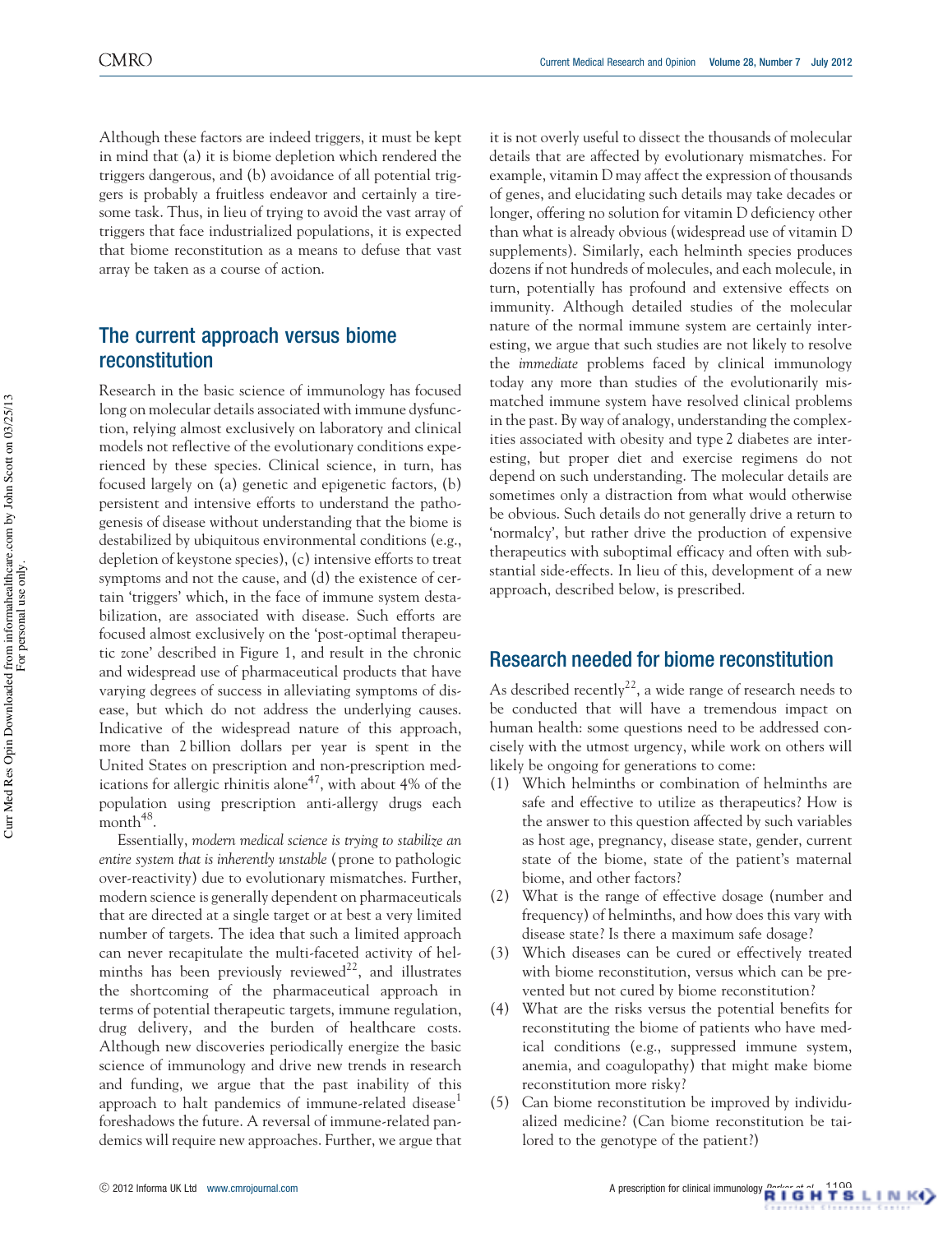- (6) How will reconstitution of the biome affect modern medical practice? For example, will practices in the production and administration of vaccines and immunosuppressive drugs need to be modified so that they are effective on individuals with a healthy (reconstituted) biome?
- (7) What are the effects of biome reconstitution on human biology? For example, how does biome reconstitution affect reproduction, development, senescence, cognition and other factors?
- (8) Can modern science use naturally occurring helminths as a starting point, and improve them? The use of transgenic helminths and longer lived helminths are examples that might be considered. Biotechnology to improve production of helminths, including in vitro culture of helminths or cultivation of human specific helminths in genetically modified animals (e.g., humanized or immunosuppressed mice) might also be considered. In addition, irradiation of organisms to achieve sterility and eliminate the possibility of transmission is a possibility. As a specific example, a 'designer helminth' might be envisioned which has many of the properties of the bovine tapeworm (long life span, self-limiting colonization) but which is substantially smaller in size, thus eliminating much of the inconvenience when the organism dies and is eliminated from the body.

Another series of questions can be asked of reconstitution of the microbiome. For example, how and under what conditions should reconstitution of the microbiome be accomplished? This issue is currently being addressed in studies using probiotics and fecal trans- $\mu$  plants<sup>49,50</sup>. One question of critical importance is whether intentional and controlled exposure to a normal microflora in a manner that recapitulates natural child birth should replace current practices in obstetrics. Other critical questions deal with how and when to reconstitute the microbiome following the use of antibiotics, or following infections that result in a depletion of the microbiome.

### The prognosis

Promoting proper nutrition, including sufficient vitamin D intake, is not controversial. Similarly uncontroversial is the idea that assaults on the microbiome by antibiotic use and other factors should be limited as much as possible. These ideas, like much of preventative health practices, are often not effectively implemented, but at least they are not controversial. On the other hand, reconstituting the human biome with helminths, which is arguably the single most important factor in returning the immune system to normal<sup>22</sup>, has met with very limited enthusiasm and even some open opposition. Some argue that molecular

therapeutics are preferable to the restoration of normalcy using helminths. Arguments against using therapeutic helminths generally include the ideas that helminths (a) will not be widely accepted by patients, (b) are complex and thus will produce effects beyond our control, and (c) are dangerous as judged by the tremendous morbidity and mortality caused by helminths in developing countries. Fortunately, these arguments as they relate to industrialized populations are all easily negated $22$ . Not only are some species of helminth (the ones that would be considered for use in modern industrialized populations) expected to be safe when used as a therapeutic<sup>22</sup>, but previous marketing of biological therapeutics (e.g., probiotics) to the general public has proven overwhelmingly effective. It seems highly unlikely that irrational fears would prevent patients from accepting life-saving therapy, especially if their children are at risk. More importantly, it seems highly unlikely that a pharmaceutical can be devised which will recapitulate the effects of an intimate association with another species. Thus, given the incredible morbidity and mortality associated with hyperimmune-associated disease, it seems imperative that we redirect our clinical science efforts toward restoration of a 'normal' immune system. The association of immune activation with some cognitive disorders such as autism<sup>5</sup> and chronic fatigue syndrome<sup>3</sup> supports the idea that pandemics of these diseases are also biome depletion-associated, and adds further to the sense of urgency.

The need for research aimed at returning the modern industrialized immune system to normal is directly proportional to the impact of biome depletion-associated pandemics on the population. Although the morbidity and mortality resulting from a variety of immune disorders is readily quantifiable, the complete impact of biome depletion-associated pandemics may be impossible to assess. For example, the pathogenesis of autism remains enigmatic, despite a wide range of circumstantial evidence suggesting that it is biome depletion-associated<sup>5,22</sup>. Even if autism could be conclusively labeled as a biome depletion-associated pandemic, the complex phenotype associated with this disease and related disorders makes quantification of the impact difficult. Regardless of the impact on modern industrial societies, it is evident that biome depletion-associated pandemics are the single most pressing issue facing immunology today. Thus, clinical research is urgently needed to systematically address the best way to restore normalcy, whether restoration must be preventative, what new technologies might facilitate such restoration, and how restoration of normalcy for the immune system will affect other areas of medicine (e.g., immunization technology, cancer biology, aging, cognition, infectious disease, etc.). Given the ability of modern science to respond rapidly when a solution is envisioned, the prognosis for clinical immunology is considered excellent.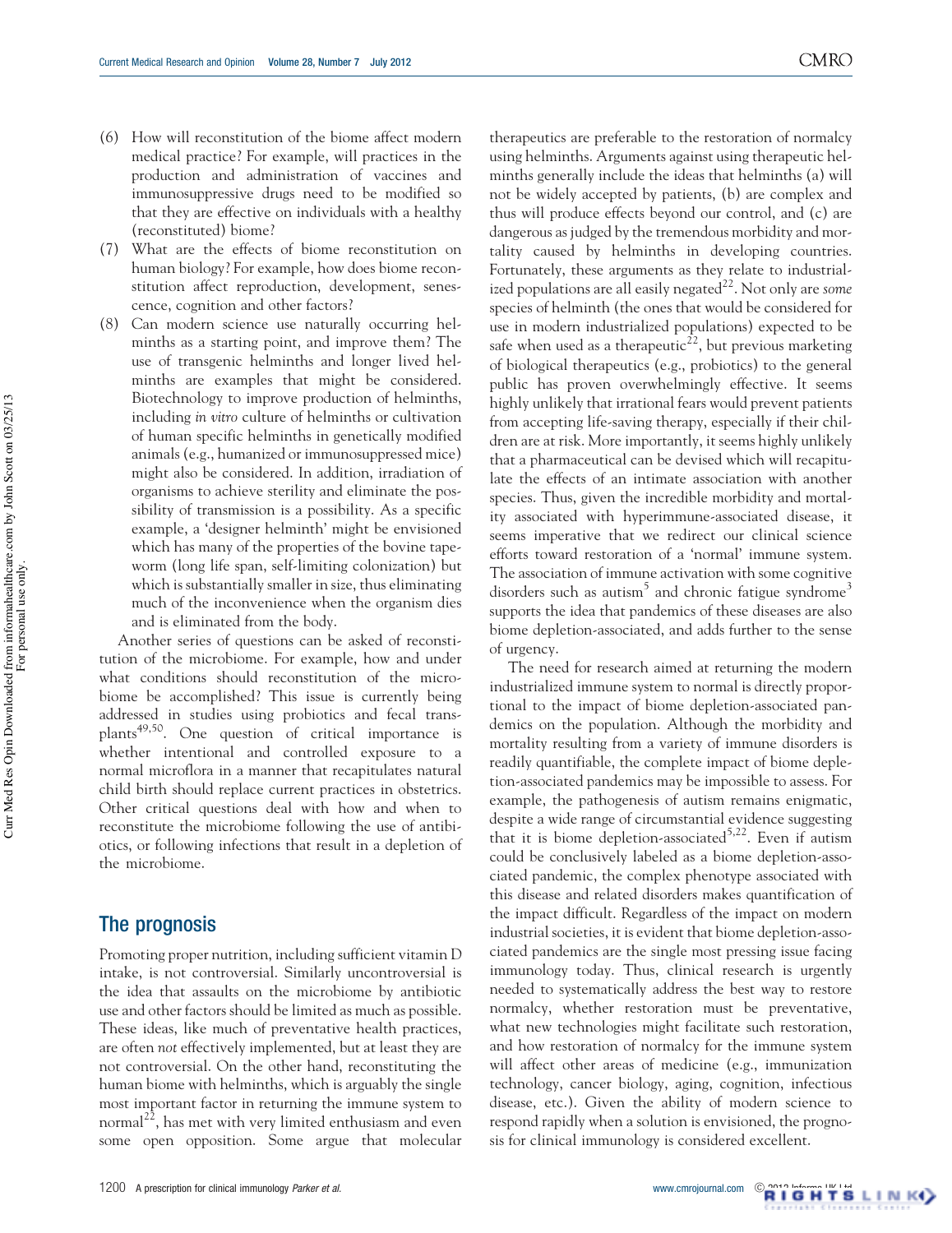## **Conclusion**

Data supporting the need for biome reconstitution as a readily available tool for modern medical practice are considerable, and argue that a substantial redirection of our biomedical research complex is needed. Several 'pills' which should facilitate reconstitution are readily available, and the future holds great promise for the development of new pills using modern biotechnology. Although the pills are ready, the leaders who will pioneer their use face some challenges. Not the least among these is funding for the testing of therapeutics which, although they hold great promise for public health, may hold limited promise for industrial profit. Another challenge involves regulation to ensure safe utilization of these therapeutics, especially given the wide-spread nature with which their eventual use is anticipated. The classification of helminths that have been a usual part of the human biome for thousands of years or longer as 'investigational new drugs' might impede their utilization, and seems ironic at best. However, prior work with a wide range of agents, including other living biological therapeutics (fly (Phaenicia sericata) larvae and leeches (e.g., Hirudo medicinalis)), blood, fecal material, and human milk may be considered as potential starting points for safe regulation of biome reconstitution.

### **Transparency**

### Declaration of funding

The authors disclose no conflict of interest and have received no payment in preparation of this manuscript.

#### Declaration of financial/ other relationships

M.H. has received funding from the NIH Early Detection Research Network and is a Heath Technology Advisor to The Stabilization Group. The other authors disclose no conflict of interest

CMRO peer reviewers may have received honoraria for their review work. The peer reviewers on this manuscript have disclosed that they have no relevant financial relationships.

#### Acknowledgments

The authors gratefully acknowledge the contribution of the Research Coordination Network in Ecological Immunology for facilitating discussion.

### References

- 1. Davis MM. A prescription for human immunology. Immunity 2008;29:835-8
- 2. Bickler SW, DeMaio A. Western diseases: current concepts and implications for pediatric surgery research and practice. Pediatr Surg Int 2008;24:251-5
- 3. Patarca R. Cytokines and chronic fatigue syndrome. Ann N Y Acad Sci 2001;933:185-200
- 4. Dantzer R, Kelley KW. Twenty years of research on cytokine-induced sickness behavior. Brain Behav Immun 2007;21:153-60
- 5. Becker KG. Autism, asthma, inflammation, and the hygiene hypothesis. Med Hypotheses 2007;69:731-40
- 6. Vargas DL, Nascimbene C, Krishnan C, et al. Neuroglial activation and neuroinflammation in the brain of patients with autism. Ann Neurol 2005;57:67-81
- 7. Gordon J, MacLean LD. A lymphocyte-stimulating factor produced in vitro. Nature. 1965;208:795-6
- 8. Elton S, O'Higgins P. Medicine and Evolution: Current Applications, Future Prospects. Boca Raton, FL: CRC Press, 2008
- 9. Muehlenbein MP (Ed). Human Evolutionary Biology. Cambridge, UK: Cambridge University Press, 2010
- 10. Stearns SC, Koella JC. Evolution in Health and Disease. Oxford: Oxford University Press, 2008
- 11. Nesse RM, Williams GC. Why We Get Sick: The New Science of Darwinian Medicine. New York: Knopf Doubleday Publishing Group, 2012
- 12. Trevathan W, Smith EO, McKenna JJ. Evolutionary Medicine and Health: New Perspectives. Oxford: Oxford University Press, 2008
- 13. Gluckman PD, Hanson MA. Mismatch: Why our World no Longer Fits our Bodies. Oxford: Oxford University Press, 2006
- 14. Gluckman P, Hanson M. Mismatch: The Lifestyle Diseases Timebomb. Oxford: Oxford University Press, 2008
- 15. Pancer Z, Cooper MD. The evolution of adaptive immunity. Annu Rev Immunol 2006;24:497-518
- 16. Rolff J. Why did the acquired immune system of vertebrates evolve? Dev Comp Immunol 2007;31:476-82
- 17. Kennis RA. Food allergies: update of pathogenesis, diagnosis, and management. In: Campbell RA, ed. Veterinary Clinics of North America Small Animal Practice: Updates in Dermatology. Philadelphia, PA: W.B. Saunders Inc., 2004:175-84
- 18. Hewitson JP, Grainger JR, Maizels RM. Helminth immunoregulation: the role of parasite secreted proteins in modulating host immunity. Mol Biochem Parasitol 2009;167:1-11
- 19. Elliott DE, Summers RW, Weinstock JV. Helminths as governors of immunemediated inflammation. Int J Parasitol 2007; 37:457-464
- 20. Correale J, Farez M. Association between parasite infection and immune responses in multiple sclerosis. Ann Neurol 2007;61:97-108
- 21. Sher A, Gazzinelli RT, Oswald IP, et al. Role of T-cell derived cytokines in the downregulation of immune responses in parasitic and retroviral infection. Immunol Rev 1992;127:183-204
- 22. Bilbo SD, Wray GA, Perkins SE, et al. Reconstitution of the human biome as the most reasonable solution for epidemics of allergic and autoimmune diseases. Med Hypotheses 2011;77:494-504
- 23. Borkow G, Leng Q, Weisman Z, et al. Chronic immune activation associated with intestinal helminth infections results in impaired signal transduction and anergy. J Clin Investig 2000;106:1053-60
- 24. Rook GA, Brunet LR. Microbes, immunoregulation, and the gut. Gut 2005;54:317-20
- 25. Rook GAW. Review series on helminths, immune modulation and the hygiene hypothesis: the broader implications of the hygiene hypothesis. Immunology 2009;126:3-11
- 26. Merrett TG, Burr ML, Butland BK, et al. Infant feeding and allergy: 12-month prospective study of 500 babies born into allergic families. Ann Allergy. 1988;61:13-20
- 27. Chandra RK, Puri S, Hamed A. Influence of maternal diet during lactation and use of formula feeds on development of atopic eczema in high risk infants. BMJ 1989;299:228-30
- 28. Koletzko S, Sherman P, Corey M, et al. Role of infant feeding practices in development of Crohn's disease in childhood. BMJ 1989;298:1617-18
- 29. Dick G. President's address. The etiology of multiple sclerosis. Proc R Soc Med 1976;69:611-15
- 30. Fava D, Leslie RD, Pozzilli P. Relationship between dairy product consumption and incidence of IDDM in childhood in Italy. Diabetes Care 1994;17: 1488-90
- 31. Capron A, Dombrowicz D, Capron M. Helminth infections and allergic diseases. Clin Rev Allergy Immunol 2004;26:25-34